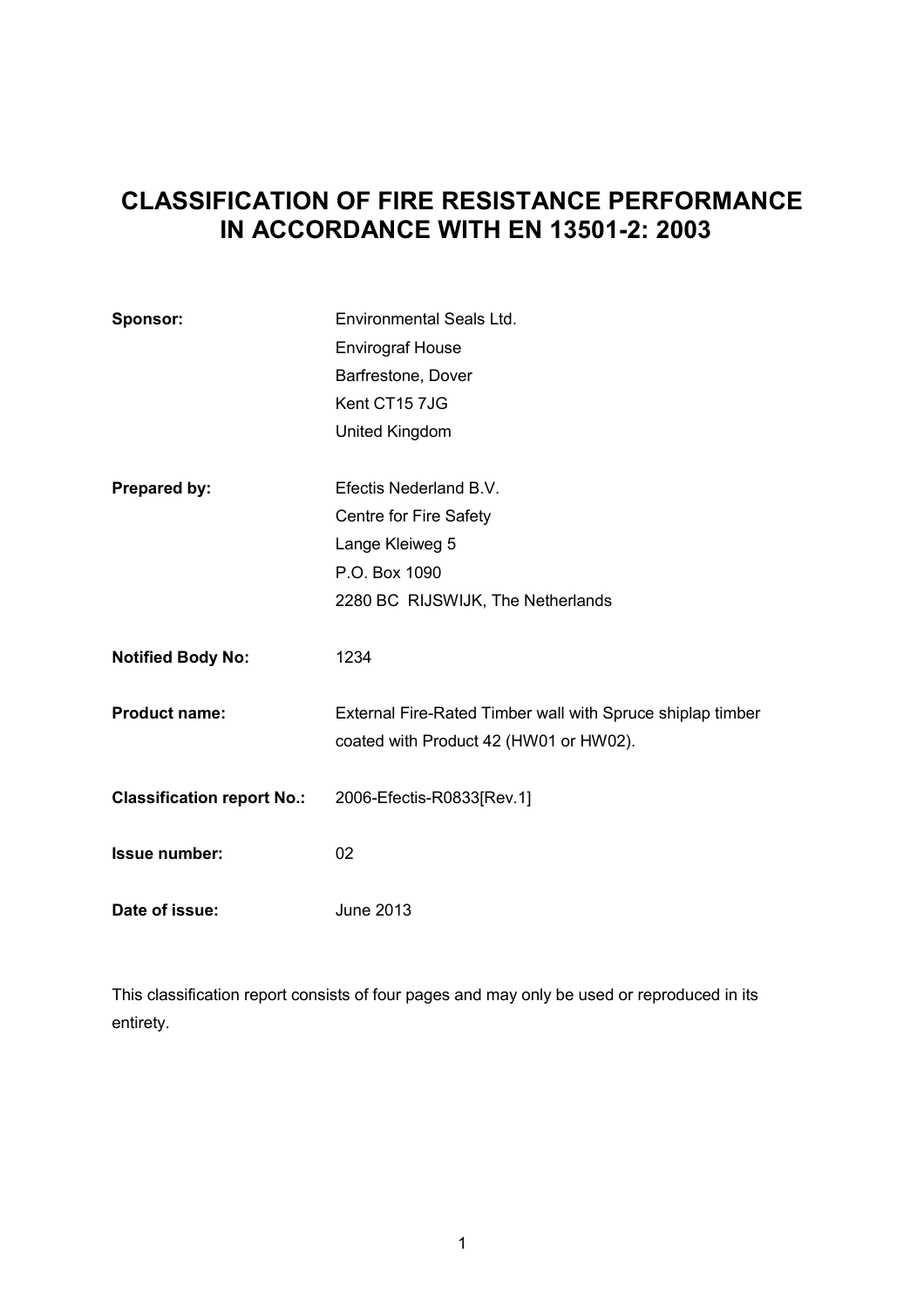# **1. Introduction**

This classification report defines the classification assigned to an External Fire-Rated timber wall with Spruce shiplap timber coated with Product 42 (HW01 or HW02) in accordance with the procedures given in EN 13501-2:2003.

# **2. Details of classified product**

# **2.1 General**

External Fire-Rated Timber wall with Spruce shiplap timber coated with Product 42 (HW01 or HW02).

# **2.2 Product description**

The wall was constructed of wooden studs, dimensions 75 x 50 mm (w x t). The vertical distance of the studs was approx. 500 mm. At one side of the construction (non-fire side) the frame was covered with a layer of 12.5 mm plasterboard mounted in horizontal position. At the other side of the construction (fire side) the frame was covered with 12 mm chipboards. The chipboard was covered with a glass fibre reinforced aluminium membrane paper with a thickness of 0.1 mm which was hold in place with battens with dimensions 50 x 23 mm. The fire side of the construction was finished with Norwegian Spruce shiplap timber which were coated with two layers of (0.125 I/m<sup>2</sup>) Product 42 (HW01) Coloured and Clear (HW02). The construction was filled between the plasterboard and the chipboard with Rockwool insulation with a thickness of 40 mm and a density of 35 kg/m $^3$ .

The construction is fully described in the test report provided in support of classification listed in Clause 3.1.

# **3. Test reports & test results in support of classification**

# **3.1 Test report**

| <b>Name of Laboratory</b>                        | Name of sponsor             | Test report No.    | <b>Test method</b> |
|--------------------------------------------------|-----------------------------|--------------------|--------------------|
| Efectis Nederland B.V.<br>Centre for Fire Safety | Environmental<br>Seals Ltd. | 2006-Efectis-R0832 | NEN-EN 1364-1:2000 |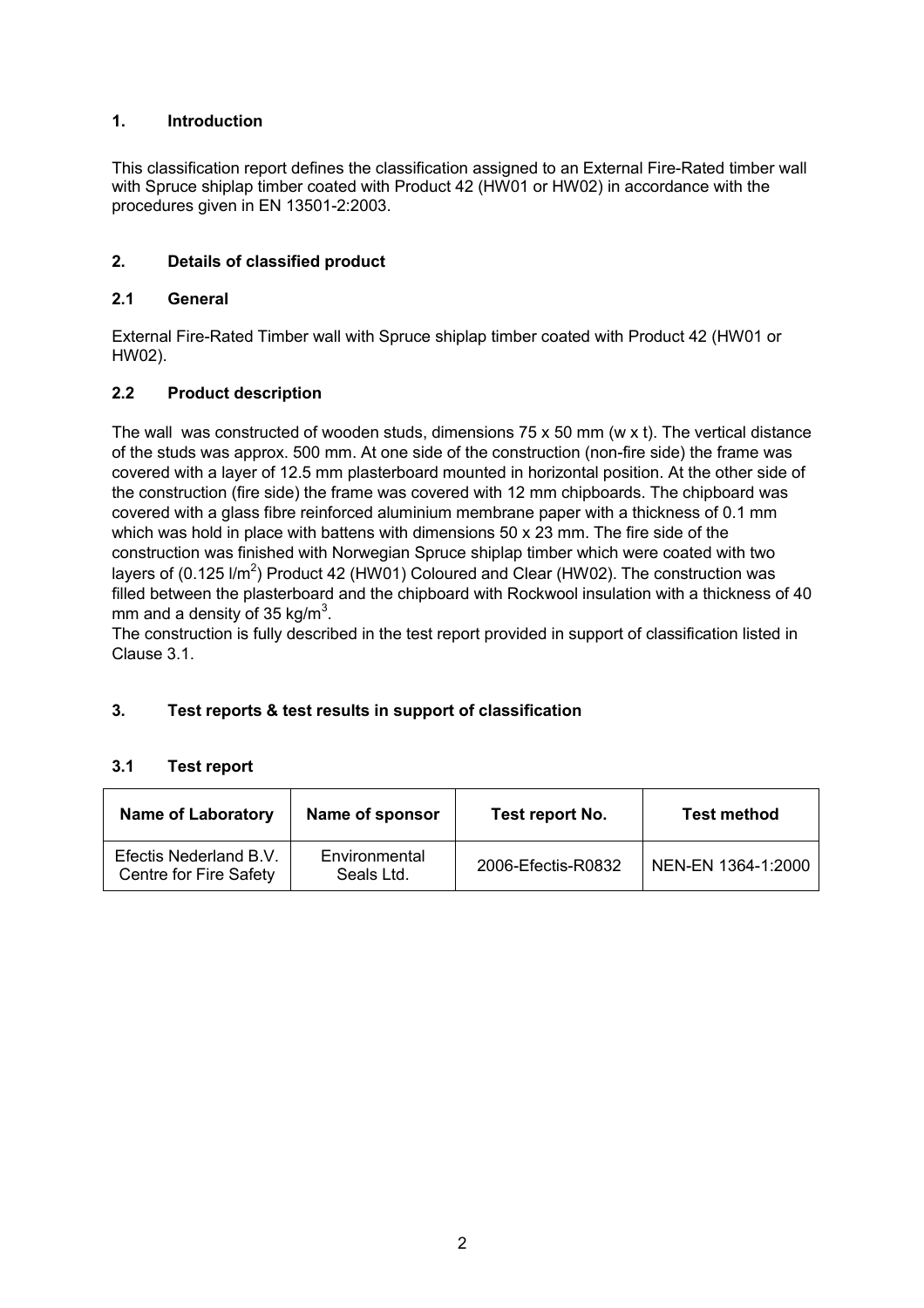# **3.2 Test results**

# *3.2.1 Test report 2006-Efectis-R0832*

| Test method &<br><b>Test number</b> | <b>Parameter</b>                                                                   | <b>Results</b> |
|-------------------------------------|------------------------------------------------------------------------------------|----------------|
| NEN-EN<br>1364-1:2000               | Integrity $(E)$<br>cotton pad<br>gap gauges<br>sustained flaming                   | 66<br>66<br>66 |
|                                     | Insulation (I)<br>average temperature rise 140°C<br>maximum temperature rise 180°C | 66<br>66       |
|                                     | Radiation (W)                                                                      | 66             |

# Exposure conditions of the fire resistance test:

− Reduced temperature-time curve as in EN 1363-2: 1999.

# **4. Classification and field of application**

# **4.1 Reference of classification**

This classification has been carried out in accordance with clause 7 of EN 13501-2:2003.

# **4.2 Classification**

An External Fire-Rated Timber wall with Spruce shiplap timber coated with Product 42 (HW01) coloured or (HW02) clear, is classified according to the following combinations of performance parameters and classes as appropriate.

| Fire resistance classification: |  |
|---------------------------------|--|
| E160                            |  |
| EW <sub>60</sub>                |  |
|                                 |  |
|                                 |  |